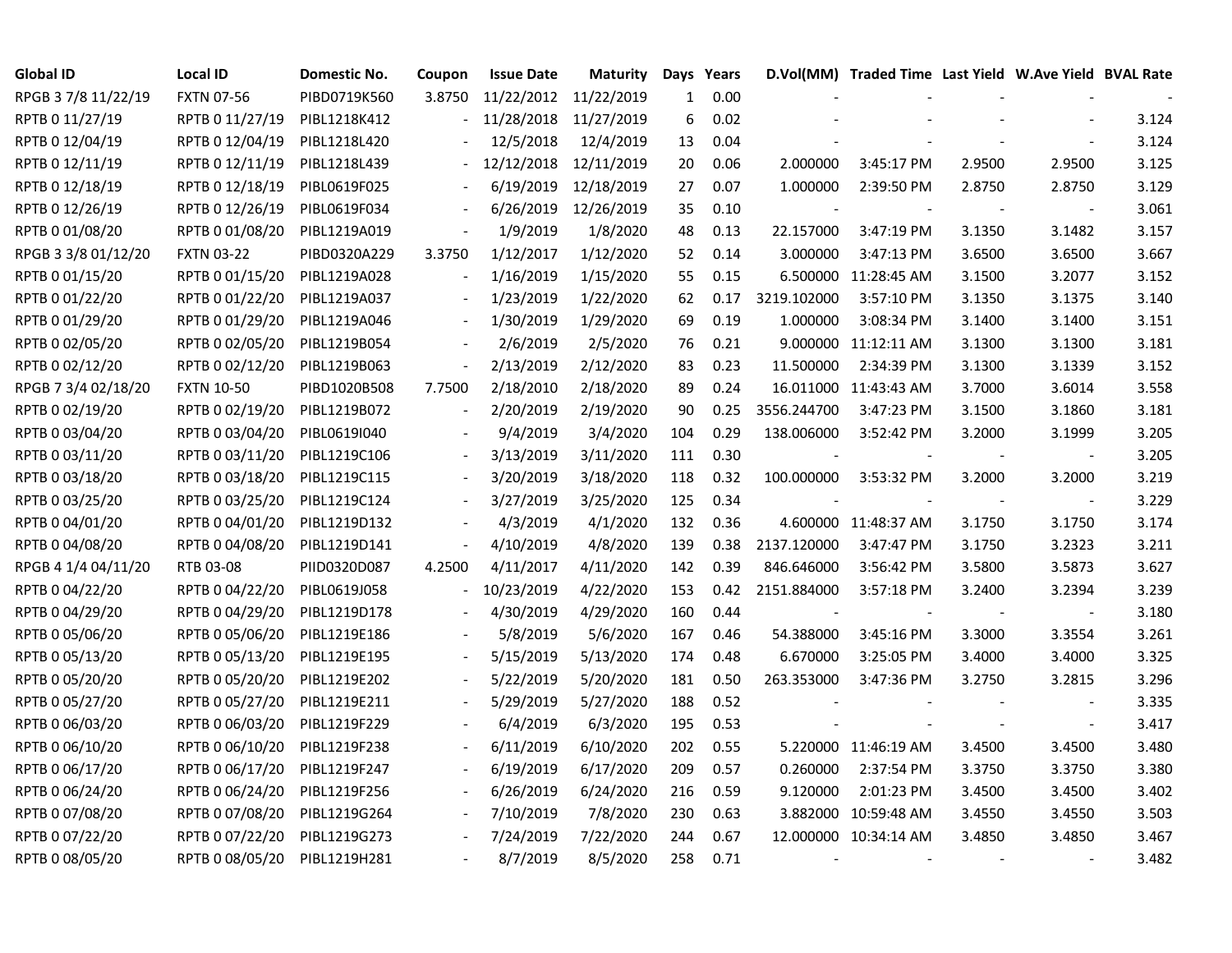| Global ID            | Local ID          | Domestic No. | Coupon                   | <b>Issue Date</b> | <b>Maturity</b>  |     | Days Years |                          | D.Vol(MM) Traded Time Last Yield W.Ave Yield BVAL Rate |        |                          |       |
|----------------------|-------------------|--------------|--------------------------|-------------------|------------------|-----|------------|--------------------------|--------------------------------------------------------|--------|--------------------------|-------|
| RPGB 7 1/4 08/19/20  | RTB 10-01         | PIID1020H015 | 7.2500                   | 8/19/2010         | 8/19/2020        | 272 | 0.75       |                          | 13.620000 11:52:41 AM                                  | 3.7000 | 3.7250                   | 3.525 |
| RPTB 0 08/19/20      | RPTB 0 08/19/20   | PIBL1219H290 |                          | 8/20/2019         | 8/19/2020        | 272 | 0.75       | 10.781000                | 2:41:53 PM                                             | 3.4750 | 3.4750                   | 3.584 |
| RPGB 3 3/8 08/20/20  | <b>FXTN 05-73</b> | PIBD0520H735 | 3.3750                   | 8/20/2015         | 8/20/2020        | 273 | 0.75       | 709.290000               | 3:48:57 PM                                             | 3.7200 | 3.6862                   | 3.688 |
| RPTB 0 09/02/20      | RPTB 0 09/02/20   | PIBL1219I306 |                          | 9/4/2019          | 9/2/2020         | 286 | 0.78       | 3.580000                 | 2:08:48 PM                                             | 3.4750 | 3.4750                   | 3.510 |
| RPGB 6 1/8 09/16/20  | <b>FXTN 10-51</b> | PIBD1020I510 | 6.1250                   | 9/16/2010         | 9/16/2020        | 300 | 0.82       |                          |                                                        |        | $\overline{\phantom{a}}$ | 3.729 |
| RPTB 0 09/16/20      | RPTB 0 09/16/20   | PIBL1219I315 | $\blacksquare$           | 9/18/2019         | 9/16/2020        | 300 | 0.82       |                          |                                                        |        | $\blacksquare$           | 3.510 |
| RPTB 0 10/07/20      | RPTB 0 10/07/20   | PIBL1219J323 |                          | 10/9/2019         | 10/7/2020        | 321 | 0.88       | 7.040000                 | 2:54:56 PM                                             | 3.4750 | 3.4788                   | 3.583 |
| RPTB 0 10/21/20      | RPTB 0 10/21/20   | PIBL1219J332 | $\overline{\phantom{a}}$ | 10/23/2019        | 10/21/2020       | 335 | 0.92       | 407.705000               | 3:16:02 PM                                             | 3.5000 | 3.4899                   | 3.493 |
| RPTB 0 11/04/20      | RPTB 0 11/04/20   | PIBL1219K358 |                          | 11/6/2019         | 11/4/2020        | 349 | 0.96       |                          | 256.102000 10:57:58 AM                                 | 3.4900 | 3.4884                   | 3.500 |
| RPTB 0 11/18/20      | RPTB 0 11/18/20   | PIBL1219K367 |                          | 11/20/2019        | 11/18/2020       | 363 | 0.99       | 291.709000               | 3:57:11 PM                                             | 3.4900 | 3.4891                   | 3.490 |
| RPGB 5 7/8 12/16/20  | <b>FXTN 10-52</b> | PIBD1020L525 | 5.8750                   | 12/16/2010        | 12/16/2020       | 391 | 1.07       | 83.900000                | 3:39:41 PM                                             | 3.7500 | 3.7500                   | 3.844 |
| RPGB 4 1/4 01/25/21  | <b>FXTN 03-23</b> | PIBD0321A236 | 4.2500                   | 1/25/2018         | 1/25/2021        | 431 | 1.18       | 471.140000               | 3:57:17 PM                                             | 3.8000 | 3.8181                   | 3.822 |
| RPGB 7 3/8 03/03/21  | RTB 10-02         | PIID1021C027 | 7.3750                   | 3/3/2011          | 3/3/2021         | 468 | 1.28       | 91.393000                | 3:35:29 PM                                             | 3.8400 | 3.8643                   | 3.794 |
| RPGB 3 1/2 03/20/21  | <b>FXTN 07-57</b> | PIBD0721C574 | 3.5000                   | 3/20/2014         | 3/20/2021        | 485 | 1.33       | 566.770000               | 3:56:21 PM                                             | 3.8000 | 3.8094                   | 3.814 |
| RPGB 6 1/2 04/28/21  | <b>FXTN 10-53</b> | PIBD1021D531 | 6.5000                   | 4/28/2011         | 4/28/2021        | 524 | 1.44       |                          |                                                        |        |                          | 3.799 |
| RPGB 4 7/8 06/13/21  | RTB 03-09         | PIID0321F092 | 4.8750                   | 6/13/2018         | 6/13/2021        | 570 | 1.56       | 361.630000               | 3:42:45 PM                                             | 3.8000 | 3.8041                   | 3.803 |
| RPGB 5 3/4 10/20/21  | RTB 10-03         | PIID1021J039 | 5.7500                   | 10/20/2011        | 10/20/2021       | 699 | 1.91       |                          | 11.320000 11:57:48 AM                                  | 3.8300 | 3.8426                   | 3.857 |
| RPGB 5 3/4 11/24/21  | <b>FXTN 10-55</b> | PIBD1021K551 | 5.7500                   | 11/24/2011        | 11/24/2021       | 734 | 2.01       |                          | 11.700000 11:40:58 AM                                  | 3.9250 | 3.9250                   | 3.866 |
| RPGB 63/8 01/19/22   | <b>FXTN 10-54</b> | PIBD1022G545 | 6.3750                   | 7/19/2011         | 1/19/2022        | 790 | 2.16       | 1.888700                 | 3:01:29 PM                                             | 3.9000 | 3.9000                   | 3.888 |
| RPGB 4 01/26/22      | <b>FXTN 05-74</b> | PIBD0522A747 | 4.0000                   | 1/26/2017         | 1/26/2022        | 797 | 2.18       | 2.600000                 | 3:18:41 PM                                             | 3.8750 | 3.8885                   | 3.868 |
| RPGB 15 03/14/22     | <b>FXTN 20-02</b> | PIBD2022C021 | 15.0000                  | 3/14/2002         | 3/14/2022        | 844 | 2.31       |                          |                                                        |        | $\blacksquare$           | 3.901 |
| RPGB 4 3/4 07/04/22  | <b>FXTN 03-24</b> | PIBD0322G247 | 4.7500                   | 7/4/2019          | 7/4/2022         | 956 | 2.62       | 638.090000               | 2:43:29 PM                                             | 3.9000 | 3.8230                   | 3.824 |
| RPGB 4 7/8 08/02/22  | <b>FXTN 10-56</b> | PIBD1022H562 | 4.8750                   | 8/2/2012          | 8/2/2022         | 985 | 2.70       |                          |                                                        |        | $\blacksquare$           | 3.950 |
| RPGB 4 3/4 09/13/22  | <b>FXTN 10-57</b> | PIBD1022I570 | 4.7500                   | 9/13/2012         | 9/13/2022 1,027  |     | 2.81       |                          |                                                        |        | $\sim$                   | 3.964 |
| RPGB 12 3/4 10/17/22 | <b>FXTN 20-03</b> | PIBD2022J033 | 12.7500                  | 10/17/2002        | 10/17/2022 1,061 |     | 2.91       |                          |                                                        |        | $\blacksquare$           | 3.974 |
| RPGB 4 5/8 12/04/22  | RTB 05-11         | PIID0522L114 | 4.6250                   | 12/4/2017         | 12/4/2022 1,109  |     | 3.04       | 2083.470000              | 3:12:03 PM                                             | 3.9250 | 3.9264                   | 3.922 |
| RPGB 4 12/06/22      | <b>FXTN 10-58</b> | PIBD1022L585 | 4.0000                   | 12/6/2012         | 12/6/2022 1,111  |     | 3.04       | 20.660000                | 2:38:06 PM                                             | 3.9700 | 3.9923                   | 3.992 |
| RPGB 13 02/20/23     | <b>FXTN 20-04</b> | PIBD2023B048 | 13.0000                  | 2/20/2003         | 2/20/2023 1,187  |     | 3.25       |                          |                                                        |        | $\blacksquare$           | 4.018 |
| RPGB 5 1/2 03/08/23  | <b>FXTN 05-75</b> | PIBD0523C752 | 5.5000                   | 3/8/2018          | 3/8/2023 1,203   |     | 3.29       | 365.209600               | 3:01:25 PM                                             | 3.9000 | 3.9000                   | 3.931 |
| RPGB 3 1/2 04/21/23  | <b>FXTN 07-58</b> | PIBD0723D588 | 3.5000                   | 4/21/2016         | 4/21/2023 1,247  |     | 3.41       | 0.200000                 | 2:43:30 PM                                             | 4.1750 | 4.1750                   | 4.096 |
| RPGB 11 7/8 05/29/23 | <b>FXTN 20-05</b> | PIBD2023E054 | 11.8750                  | 5/29/2003         | 5/29/2023 1,285  |     | 3.52       |                          |                                                        |        | $\blacksquare$           | 4.054 |
| RPGB 3 1/4 08/15/23  | RTB 10-04         | PIID1023H046 | 3.2500                   | 8/15/2013         | 8/15/2023 1,363  |     | 3.73       | 28.805000                | 3:38:58 PM                                             | 4.2150 | 4.2036                   | 4.208 |
| RPGB 11 3/8 10/23/23 | <b>FXTN 20-06</b> | PIBD2023J068 | 11.3750                  | 10/23/2003        | 10/23/2023 1,432 |     | 3.92       |                          |                                                        | $\sim$ | $\blacksquare$           | 4.105 |
| RPGB 6 1/4 03/12/24  | RTB 05-12         | PIID0524C129 | 6.2500                   | 3/12/2019         | 3/12/2024 1,573  |     | 4.31       | 2037.826000              | 3:47:26 PM                                             | 4.0650 | 4.0733                   | 4.073 |
| RPGB 4 1/2 04/20/24  | <b>FXTN 07-59</b> | PIBD0724D595 | 4.5000                   | 4/20/2017         | 4/20/2024 1,612  |     | 4.41       | $\overline{\phantom{a}}$ |                                                        |        |                          | 4.172 |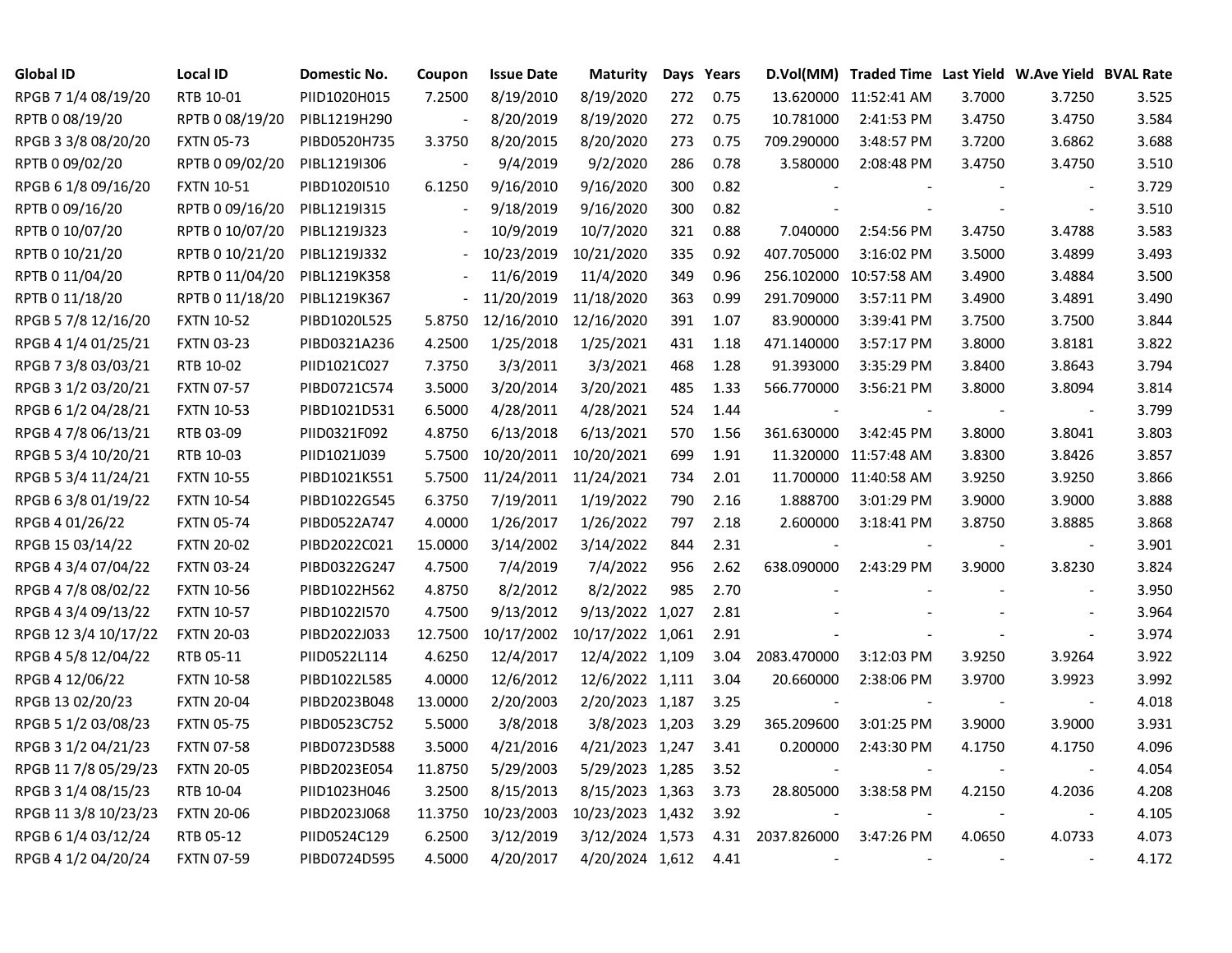| Global ID            | <b>Local ID</b>   | Domestic No. | Coupon  | <b>Issue Date</b> | Maturity               | Days Years |             | D.Vol(MM) Traded Time Last Yield W.Ave Yield BVAL Rate |        |                             |       |
|----------------------|-------------------|--------------|---------|-------------------|------------------------|------------|-------------|--------------------------------------------------------|--------|-----------------------------|-------|
| RPGB 12 3/8 06/03/24 | <b>FXTN 20-07</b> | PIBD2024F075 | 12.3750 | 6/3/2004          | 6/3/2024 1,656         | 4.53       |             |                                                        |        |                             | 4.186 |
| RPGB 12 7/8 08/05/24 | <b>FXTN 20-08</b> | PIBD2024H086 | 12.8750 | 8/5/2004          | 8/5/2024 1,719         | 4.71       |             |                                                        |        |                             | 4.210 |
| RPGB 4 1/8 08/20/24  | <b>FXTN 10-59</b> | PIBD1024H595 | 4.1250  | 8/20/2014         | 8/20/2024 1,734        | 4.75       | 59.437000   |                                                        |        |                             | 4.220 |
| RPGB 4 1/4 10/17/24  | <b>FXTN 05-76</b> | PIBD0524J762 | 4.2500  | 10/17/2019        | 10/17/2024 1,792       | 4.91       | 0.365000    | 3:40:50 PM                                             | 4.1000 | 4.1000                      | 4.165 |
| RPGB 13 3/4 11/11/24 | <b>FXTN 20-09</b> | PIBD2024K091 | 13.7500 | 11/11/2004        | 11/11/2024 1,817       | 4.98       |             |                                                        |        |                             | 4.246 |
| RPGB 5 3/4 04/12/25  | <b>FXTN 07-61</b> | PIBD0725D618 | 5.7500  | 4/12/2018         | 4/12/2025 1,969        | 5.39       | 1588.000000 | 3:10:42 PM                                             | 4.2700 | 4.2682                      | 4.270 |
| RPGB 12 1/8 04/14/25 | <b>FXTN 20-10</b> | PIBD2025D103 | 12.1250 | 4/14/2005         | 4/14/2025 1,971        | 5.40       |             |                                                        |        | $\sim$                      | 4.301 |
| RPGB 3 5/8 09/09/25  | <b>FXTN 10-60</b> | PIBD10251608 | 3.6250  | 9/9/2015          | 9/9/2025 2,119         | 5.80       | 2045.425000 | 2:48:35 PM                                             | 4.4500 | 4.4720                      | 4.467 |
| RPGB 12 1/8 10/20/25 | <b>FXTN 20-11</b> | PIBD2025J116 | 12.1250 | 10/20/2005        | 10/20/2025 2,160       | 5.91       |             |                                                        |        |                             | 4.367 |
| RPGB 18 1/4 11/29/25 | <b>FXTN 25-01</b> | PIBD2525K015 | 18.2500 | 11/29/2000        | 11/29/2025 2,200       | 6.02       |             |                                                        |        |                             | 4.381 |
| RPGB 10 1/4 01/19/26 | <b>FXTN 20-12</b> | PIBD2026A122 | 10.2500 | 1/19/2006         | 1/19/2026 2,251        | 6.16       |             |                                                        |        |                             | 4.399 |
| RPGB 6 1/4 02/14/26  | <b>FXTN 07-62</b> | PIBD0726B627 | 6.2500  | 2/14/2019         | 2/14/2026 2,277        | 6.23       | 3648.710000 | 3:44:01 PM                                             | 4.4250 | 4.4185                      | 4.420 |
| RPGB 3 1/2 09/20/26  | RTB 10-05         | PIID1026I057 | 3.5000  | 9/20/2016         | 9/20/2026 2,495        | 6.83       | 38.205000   | 3:48:20 PM                                             | 4.6200 | 4.6158                      | 4.497 |
| RPGB 6 1/4 10/20/26  | RTB 15-01         | PIID1526J019 | 6.2500  | 10/20/2011        | 10/20/2026 2,525       | 6.91       |             |                                                        |        |                             | 4.483 |
| RPGB 8 12/07/26      | <b>FXTN 20-13</b> | PIBD2026L139 | 8.0000  | 12/7/2006         | 12/7/2026 2,573        | 7.04       |             |                                                        |        |                             | 4.498 |
| RPGB 5 3/8 03/01/27  | RTB 15-02         | PIID1527C023 | 5.3750  | 3/1/2012          | 3/1/2027 2,657         | 7.27       |             |                                                        |        |                             | 4.519 |
| RPGB 4 3/4 05/04/27  | <b>FXTN 10-61</b> | PIBD1027E617 | 4.7500  | 5/4/2017          | 5/4/2027 2,721         | 7.45       |             | 2.000000 10:47:05 AM                                   | 4.6200 | 4.6200                      | 4.636 |
| RPGB 8 5/8 09/06/27  | <b>FXTN 20-14</b> | PIBD2027I140 | 8.6250  | 9/6/2007          | 9/6/2027 2,846         | 7.79       |             |                                                        |        | $\overline{\phantom{a}}$    | 4.570 |
| RPGB 6 1/4 03/22/28  | <b>FXTN 10-63</b> | PIBD1028C635 | 6.2500  | 3/22/2018         | 3/22/2028 3,044        | 8.33       |             | 77.500000 11:54:10 AM                                  | 4.6000 | 4.6000                      | 4.588 |
| RPGB 9 1/2 12/04/28  | <b>FXTN 20-15</b> | PIBD2028L151 | 9.5000  | 12/4/2008         | 12/4/2028 3,301        | 9.04       |             |                                                        |        | $\overline{\phantom{a}}$    | 4.665 |
| RPGB 67/8 01/10/29   | <b>FXTN 10-64</b> | PIBD1029A644 | 6.8750  | 1/10/2019         | 1/10/2029 3,338        | 9.14       | 1403.599590 | 3:45:01 PM                                             | 4.6300 | 4.6274                      | 4.634 |
| RPGB 8 3/4 05/27/30  | <b>FXTN 20-16</b> | PIBD2030E166 | 8.7500  | 5/27/2010         | 5/27/2030 3,840 10.51  |            |             |                                                        |        |                             | 4.742 |
| RPGB 12 1/2 07/28/30 | <b>FXTN 25-02</b> | PIBD2530G029 | 12.5000 | 7/28/2005         | 7/28/2030 3,902 10.68  |            |             |                                                        |        |                             | 4.749 |
| RPGB 11 1/4 01/26/31 | <b>FXTN 25-03</b> | PIBD2531A032 | 11.2500 | 1/26/2006         | 1/26/2031 4,084 11.18  |            |             |                                                        |        | $\mathcal{L}_{\mathcal{A}}$ | 4.770 |
| RPGB 8 07/19/31      | <b>FXTN 20-17</b> | PIBD2031G171 | 8.0000  | 7/19/2011         | 7/19/2031 4,258 11.66  |            | 1115.283095 | 3:44:56 PM                                             | 4.7500 | 4.7695                      | 4.785 |
| RPGB 9 3/8 10/05/31  | <b>FXTN 25-04</b> | PIBD2531J042 | 9.3750  | 10/5/2006         | 10/5/2031 4,336 11.87  |            |             |                                                        |        | $\blacksquare$              | 4.798 |
| RPGB 5 7/8 02/02/32  | <b>FXTN 20-18</b> | PIBD2032B183 | 5.8750  | 2/2/2012          | 2/2/2032 4,456 12.20   |            |             |                                                        |        | $\overline{\phantom{a}}$    | 4.812 |
| RPGB 5 7/8 03/01/32  | RTB 20-01         | PIID2032C014 | 5.8750  | 3/1/2012          | 3/1/2032 4,484 12.28   |            | 2.000000    | 2:32:16 PM                                             | 4.8650 | 4.8650                      | 4.815 |
| RPGB 5 3/4 09/27/32  | <b>FXTN 20-19</b> | PIBD2032I195 | 5.7500  | 9/27/2012         | 9/27/2032 4,694 12.85  |            |             |                                                        |        |                             | 4.841 |
| RPGB 8 1/2 11/29/32  | <b>FXTN 25-05</b> | PIBD2532K057 | 8.5000  | 11/29/2007        | 11/29/2032 4,757 13.02 |            |             |                                                        |        |                             | 4.849 |
| RPGB 3 5/8 03/21/33  | <b>FXTN 20-20</b> | PIBD2033C206 | 3.6250  | 3/21/2013         | 3/21/2033 4,869 13.33  |            |             |                                                        |        |                             | 4.866 |
| RPGB 9 1/4 11/05/34  | <b>FXTN 25-06</b> | PIBD2534K062 | 9.2500  | 11/5/2009         | 11/5/2034 5,463 14.96  |            |             |                                                        |        |                             | 4.938 |
| RPGB 8 09/30/35      | <b>FXTN 25-07</b> | PIBD2535I071 | 8.0000  | 9/30/2010         | 9/30/2035 5,792 15.86  |            |             |                                                        |        | $\overline{\phantom{a}}$    | 4.982 |
| RPGB 8 1/8 12/16/35  | <b>FXTN 25-08</b> | PIBD2535L086 | 8.1250  | 12/16/2010        | 12/16/2035 5,869 16.07 |            |             | 80.000000 11:08:28 AM                                  | 5.0150 | 5.0150                      | 5.028 |
| RPGB 7 5/8 09/29/36  | <b>FXTN 25-09</b> | PIBD2536I097 | 7.6250  | 9/29/2011         | 9/29/2036 6,157 16.86  |            |             |                                                        |        |                             | 5.034 |